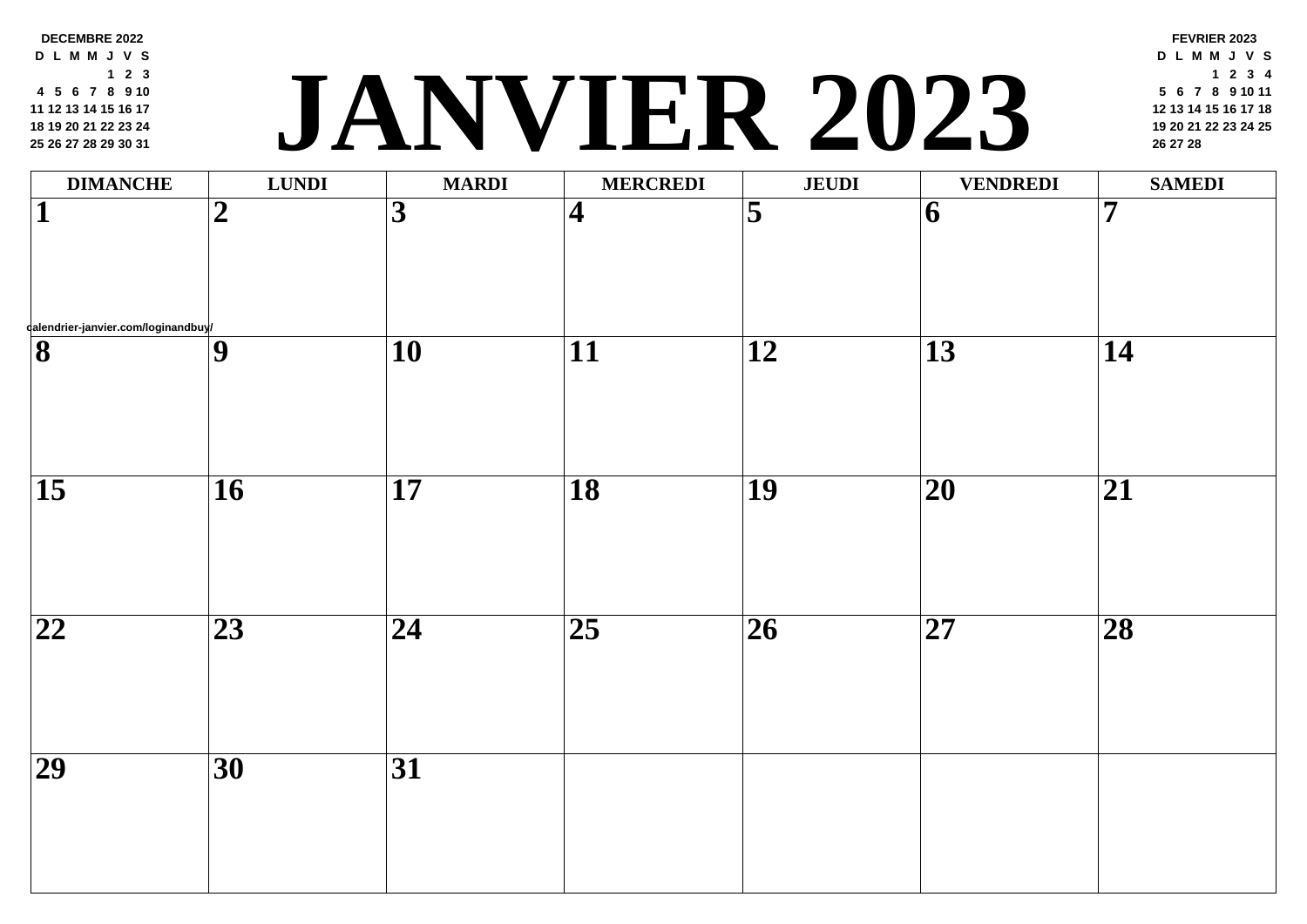| 1 2 3 4 5 6 7<br>8 9 10 11 12 13 14<br>15 16 17 18 19 20 21<br>22 23 24 25 26 27 28<br>29 30 31 |                 |                 | FEVRIER 202             |                                    |                         |
|-------------------------------------------------------------------------------------------------|-----------------|-----------------|-------------------------|------------------------------------|-------------------------|
| <b>DIMANCHE</b>                                                                                 | <b>LUNDI</b>    | <b>MARDI</b>    | <b>MERCREDI</b>         | <b>JEUDI</b>                       |                         |
|                                                                                                 |                 |                 | ┸                       | $\boldsymbol{2}$                   | $\overline{\mathbf{3}}$ |
|                                                                                                 |                 |                 |                         | ¢alendrier-fevrier.com/loginandbuy |                         |
| $\overline{\mathbf{5}}$                                                                         | 6               | 7               | $\overline{\mathbf{8}}$ | $\boldsymbol{9}$                   | 10                      |
| 12                                                                                              | 13              | 14              | $\overline{15}$         | 16                                 | 17                      |
| $\overline{19}$                                                                                 | 20              | 21              | 22                      | 23                                 | $\overline{24}$         |
| $\overline{26}$                                                                                 | $\overline{27}$ | $\overline{28}$ |                         |                                    |                         |

**JANVIER 2023 D L M M J V S 2 3 4 5 6 7 9 10 11 12 13 14 16 17 18 19 20 21 23 24 25 26 27 28**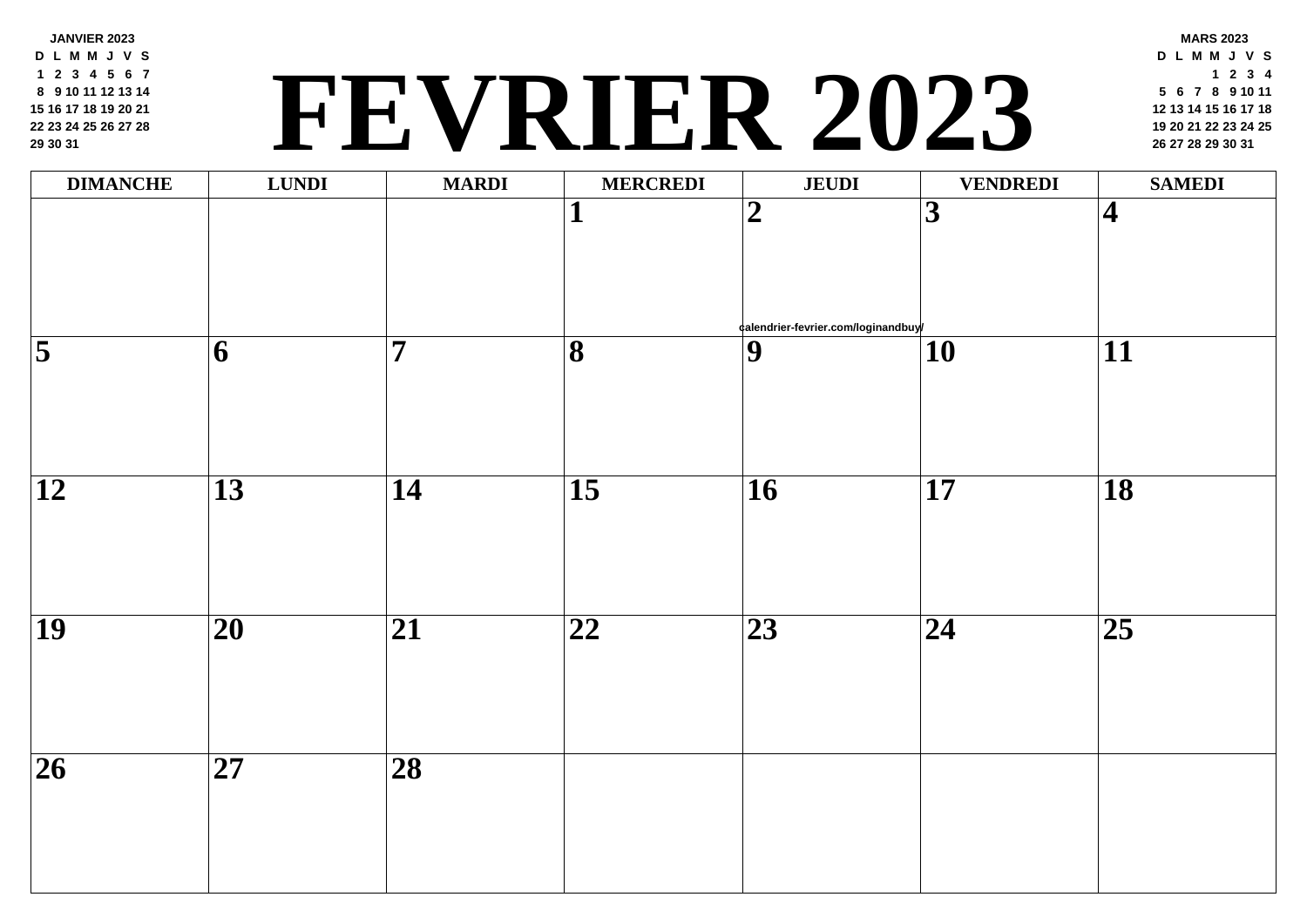**FEVRIER 2023 D L M M J V S 2 3 4 6 7 8 9 10 11 13 14 15 16 17 18 20 21 22 23 24 25 27 28**

# **<sup>23</sup> <sup>24</sup> <sup>25</sup> <sup>26</sup> <sup>27</sup> <sup>28</sup> <sup>29</sup> MARS 2023**

| <b>DIMANCHE</b>     | <b>LUNDI</b>             | <b>MARDI</b>    | <b>MERCREDI</b>         | <b>JEUDI</b>    |                              |
|---------------------|--------------------------|-----------------|-------------------------|-----------------|------------------------------|
|                     |                          |                 | $\overline{\mathbf{1}}$ | $\overline{2}$  | $\overline{\mathbf{3}}$      |
| $\overline{\bf{5}}$ | $\overline{\mathbf{6}}$  | $\overline{7}$  | $\overline{\mathbf{8}}$ | $\overline{9}$  | calen<br>$\overline{\bf 10}$ |
| $\overline{12}$     | $\overline{13}$          | $\overline{14}$ | $\overline{15}$         | $\overline{16}$ | $\overline{17}$              |
| $\overline{19}$     | $\overline{\mathbf{20}}$ | $\overline{21}$ | $\overline{22}$         | $\overline{23}$ | $\overline{24}$              |
| $\overline{26}$     | $\overline{27}$          | $\overline{28}$ | $\overline{29}$         | $\overline{30}$ | $\overline{31}$              |
|                     |                          |                 |                         |                 |                              |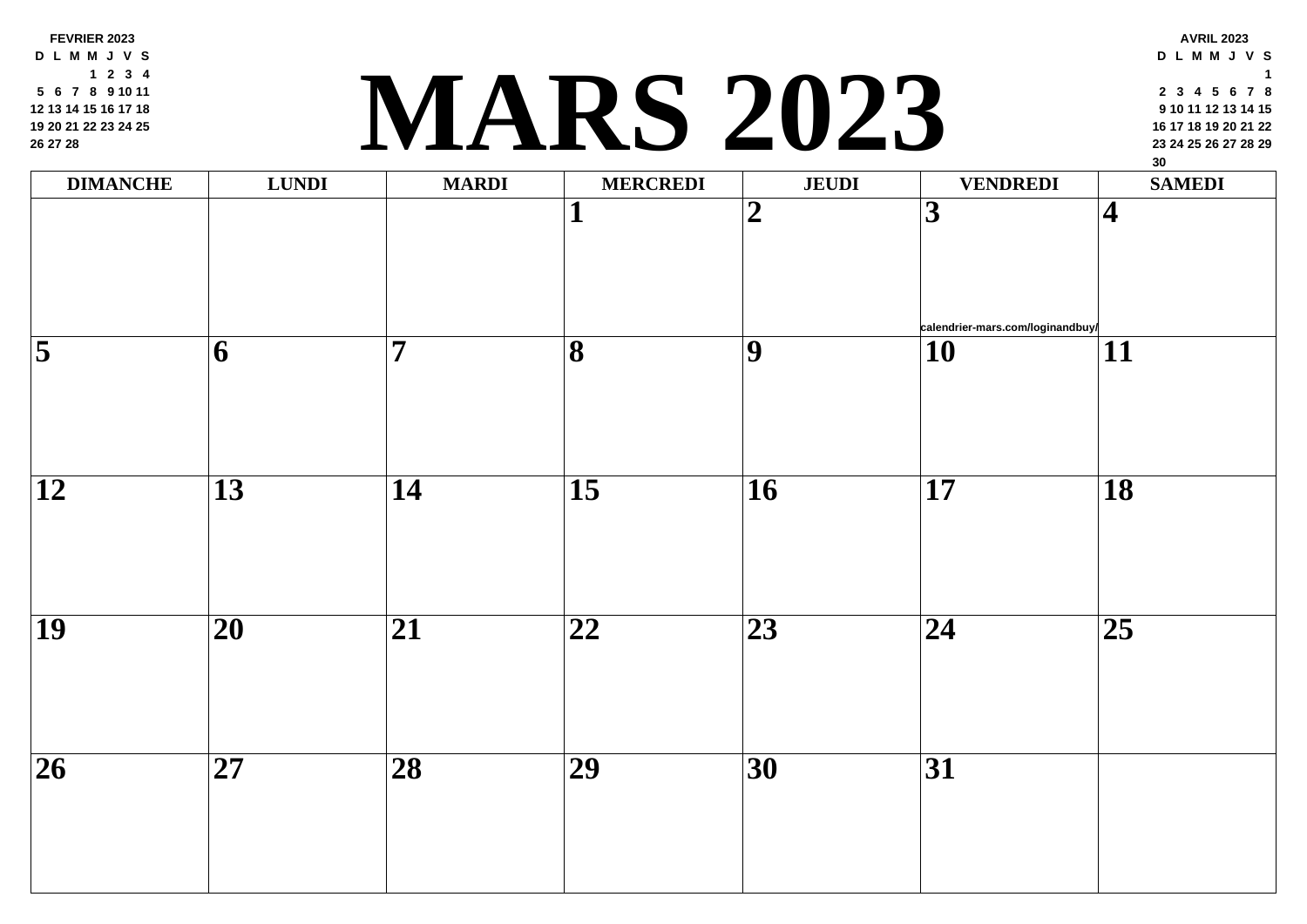**MARS 2023 D L M M J V S 2 3 4 6 7 8 9 10 11 13 14 15 16 17 18 20 21 22 23 24 25 27 28 29 30 31**

# **<sup>21</sup> <sup>22</sup> <sup>23</sup> <sup>24</sup> <sup>25</sup> <sup>26</sup> <sup>27</sup> [AVR](http://calendrier-avril.com/loginandbuy/)IL 2023 <sup>28</sup> <sup>29</sup> <sup>30</sup> <sup>31</sup>**

| <b>DIMANCHE</b>          | <b>LUNDI</b>            | <b>MARDI</b>                                         | <b>MERCREDI</b>     | <b>JEUDI</b>    |                         |
|--------------------------|-------------------------|------------------------------------------------------|---------------------|-----------------|-------------------------|
|                          |                         |                                                      |                     |                 |                         |
| $\overline{\mathbf{2}}$  | $\overline{\mathbf{3}}$ | $\vert\mathbf{4}\vert$                               | $\overline{\bf{5}}$ | 6               | $\overline{\mathbf{7}}$ |
| $\overline{9}$           | $\overline{10}$         | calendrier-avril.com/loginandbuy/<br>$\overline{11}$ | $\overline{12}$     | $\overline{13}$ | $\overline{14}$         |
| $\overline{\mathbf{16}}$ | $\overline{17}$         | $\overline{18}$                                      | $\overline{19}$     | $\overline{20}$ | $\overline{2}$          |
| $\overline{23}$          | $\overline{24}$         | $\overline{25}$                                      | $\overline{26}$     | $\overline{27}$ | 28                      |
| $\overline{30}$          |                         |                                                      |                     |                 |                         |
|                          |                         |                                                      |                     |                 |                         |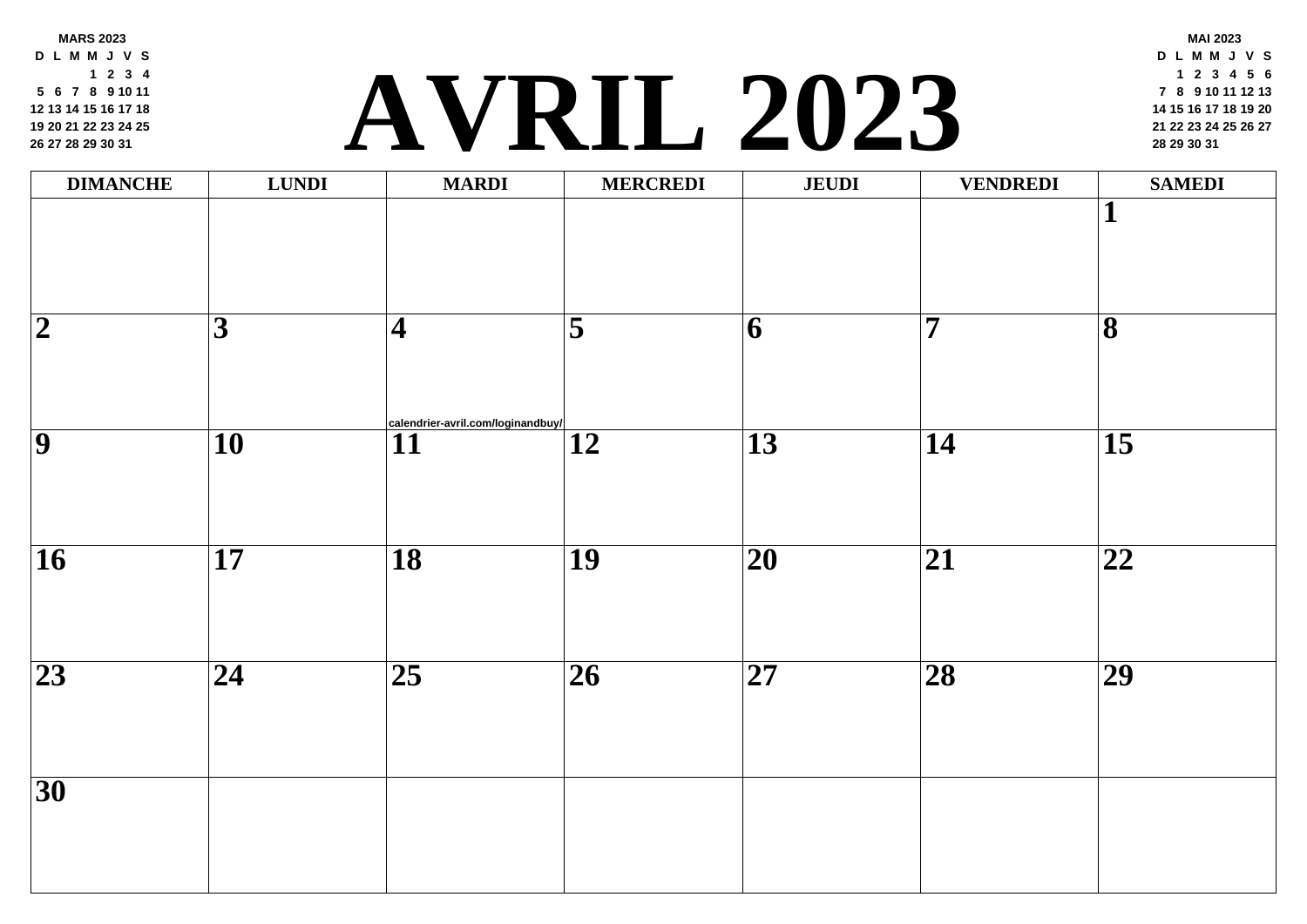| 9 10 11 12 13 14 15<br>16 17 18 19 20 21 22<br>23 24 25 26 27 28 29<br>30 |                         |                 |                         | IVIAI ZUZS              |                     |
|---------------------------------------------------------------------------|-------------------------|-----------------|-------------------------|-------------------------|---------------------|
| <b>DIMANCHE</b>                                                           | <b>LUNDI</b>            | <b>MARDI</b>    | <b>MERCREDI</b>         | <b>JEUDI</b>            |                     |
|                                                                           | ┸                       | $\overline{2}$  | $\overline{\mathbf{3}}$ | $\overline{\mathbf{4}}$ | $\overline{\bf{5}}$ |
|                                                                           |                         |                 |                         |                         | calen               |
| $\overline{\bf 7}$                                                        | $\overline{\mathbf{8}}$ | $\overline{9}$  | $\overline{10}$         | $\overline{11}$         | $\overline{12}$     |
| $\overline{14}$                                                           | $\overline{15}$         | $\overline{16}$ | 17                      | $\overline{18}$         | 19                  |
|                                                                           |                         |                 |                         |                         |                     |
| $\overline{21}$                                                           | $\overline{22}$         | $\overline{23}$ | $\overline{24}$         | $\overline{25}$         | $\overline{26}$     |
| $\overline{28}$                                                           | $\overline{29}$         | $\overline{30}$ | $\overline{31}$         |                         |                     |
|                                                                           |                         |                 |                         |                         |                     |

**AVRIL 2023 D L M M J V S 3 4 5 6 7 8**

#### **<sup>18</sup> <sup>19</sup> <sup>20</sup> <sup>21</sup> <sup>22</sup> <sup>23</sup> <sup>24</sup> MAI 2023 <sup>25</sup> <sup>26</sup> <sup>27</sup> <sup>28</sup> <sup>29</sup> <sup>30</sup>**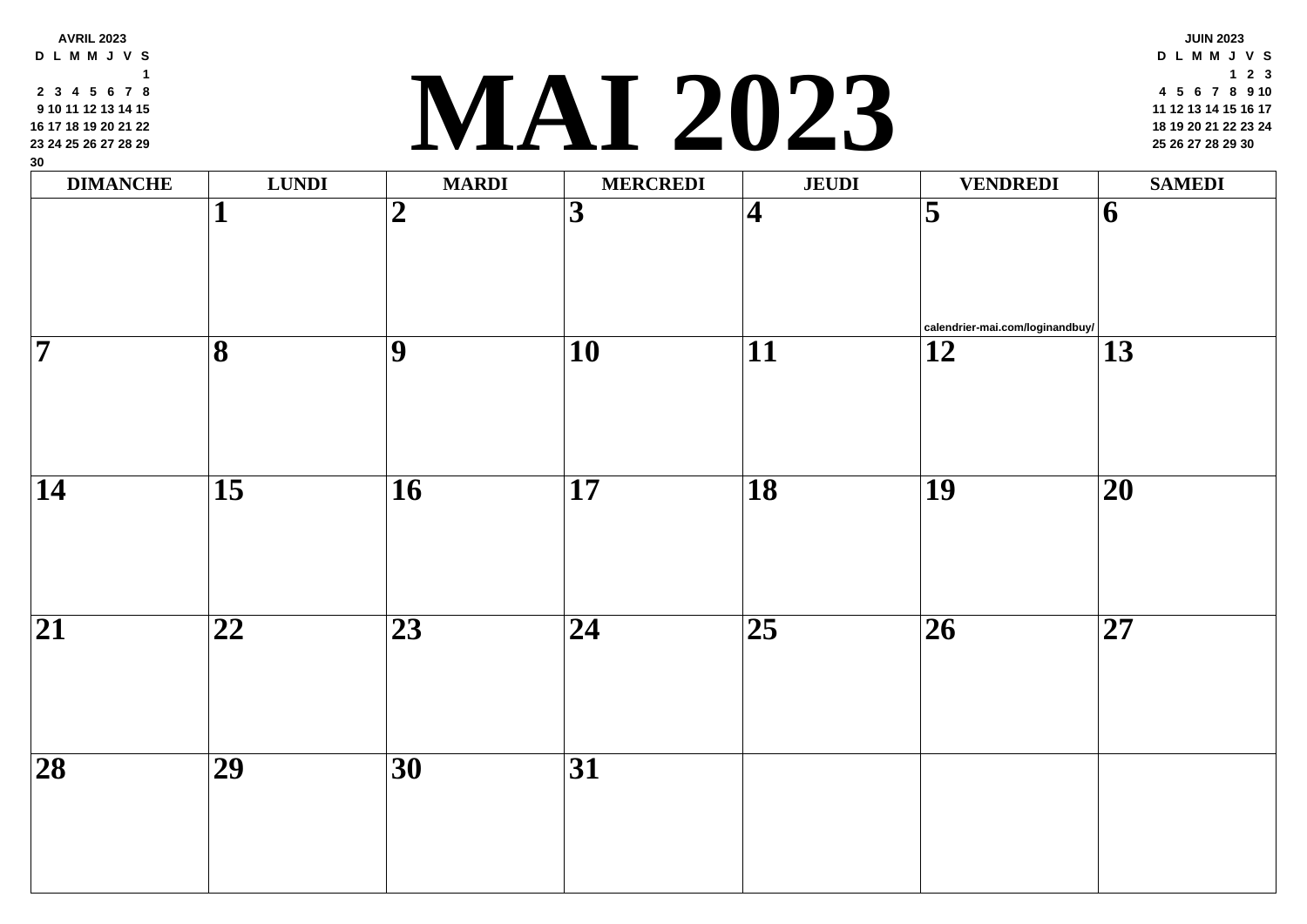**MAI 2023 D L M M J V S 2 3 4 5 6 8 9 10 11 12 13 15 16 17 18 19 20 22 23 24 25 26 27 29 30 31**

## **<sup>23</sup> <sup>24</sup> <sup>25</sup> <sup>26</sup> <sup>27</sup> <sup>28</sup> <sup>29</sup> [JUI](http://calendrier-juin.com/loginandbuy/)N 2023**

| <b>DIMANCHE</b>          | <b>LUNDI</b>        | <b>MARDI</b>                                               | <b>MERCREDI</b> | <b>JEUDI</b>            |                 |
|--------------------------|---------------------|------------------------------------------------------------|-----------------|-------------------------|-----------------|
|                          |                     |                                                            |                 | $\mathbf{1}$            | $\overline{2}$  |
| $\overline{\mathbf{4}}$  | $\overline{\bf{5}}$ | $\overline{6}$<br>$ $ calendrier-juin.com/loginandbuy/ $ $ | $\overline{7}$  | $\overline{\mathbf{8}}$ | $\overline{9}$  |
| $\overline{11}$          | $\overline{12}$     | $\overline{13}$                                            | $\overline{14}$ | $\overline{15}$         | $\overline{16}$ |
| $\overline{\mathbf{18}}$ | $\overline{19}$     | $\overline{20}$                                            | $\overline{21}$ | $\overline{22}$         | $\overline{23}$ |
| $\overline{25}$          | $\overline{26}$     | $\overline{27}$                                            | $\overline{28}$ | $\overline{29}$         | $\overline{30}$ |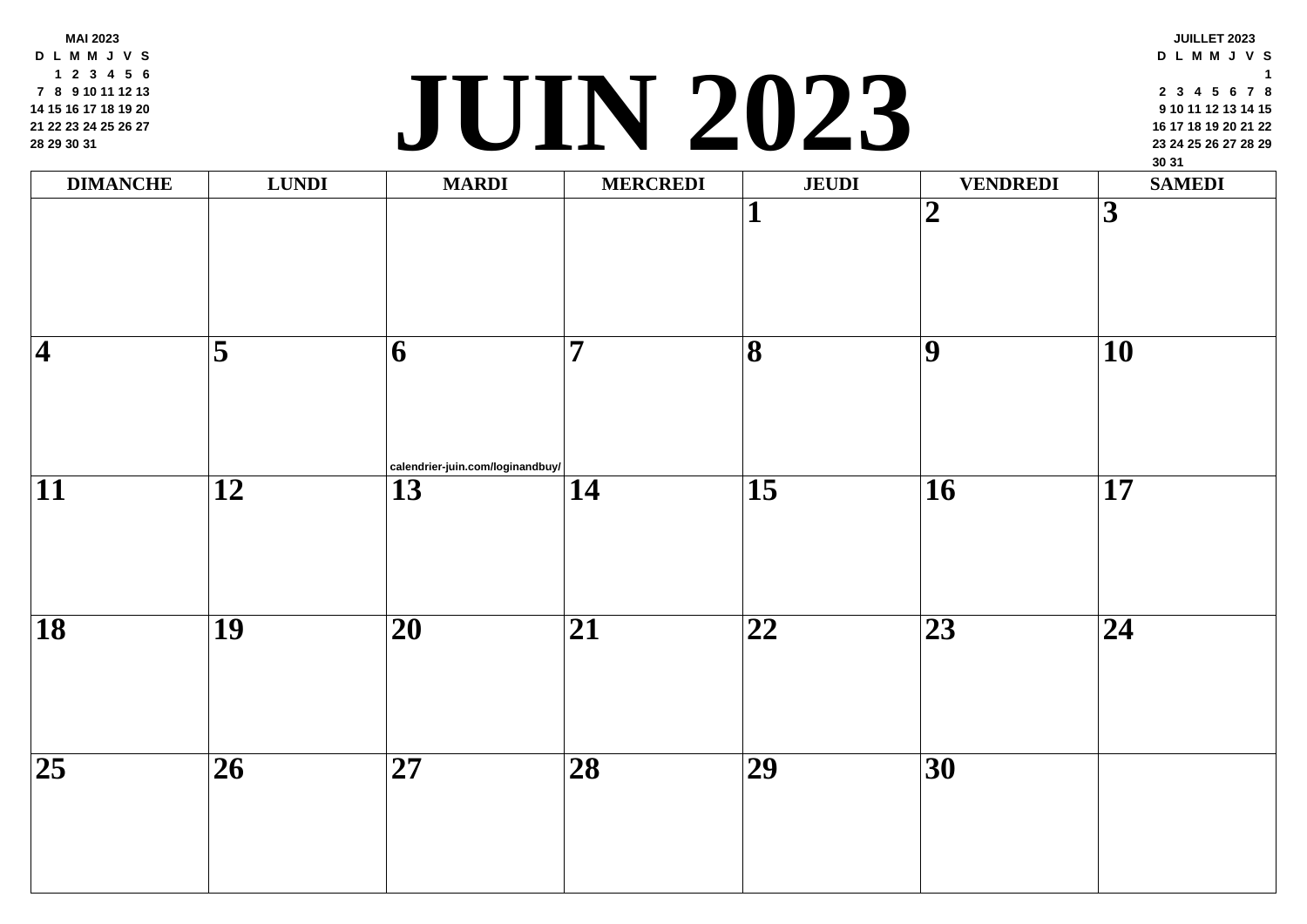| $1 \quad 2 \quad 3$<br>4 5 6 7 8 9 10<br>11 12 13 14 15 16 17<br>18 19 20 21 22 23 24<br>25 26 27 28 29 30 | $\overline{\mathbf{C}}$ |                         | UILLET 202          |                 |                |
|------------------------------------------------------------------------------------------------------------|-------------------------|-------------------------|---------------------|-----------------|----------------|
| <b>DIMANCHE</b>                                                                                            | <b>LUNDI</b>            | <b>MARDI</b>            | <b>MERCREDI</b>     | <b>JEUDI</b>    |                |
| $\overline{2}$                                                                                             | $\overline{\mathbf{3}}$ | $\overline{\mathbf{4}}$ | $\overline{\bf{5}}$ | 6               | $\overline{7}$ |
| $\overline{9}$                                                                                             | $\overline{10}$         | $\overline{11}$         | $\overline{12}$     | $\overline{13}$ | calend<br>14   |
| $\overline{16}$                                                                                            | $\overline{17}$         | $\overline{18}$         | <b>19</b>           | $\overline{20}$ | $\overline{2}$ |
| $\overline{23}$                                                                                            | 24                      | $\overline{25}$         | $\overline{26}$     | $\overline{27}$ | 28             |
| $\overline{30}$                                                                                            | $\overline{31}$         |                         |                     |                 |                |
|                                                                                                            |                         |                         |                     |                 |                |

**JUIN 2023 D L M M J V S**

**2 3**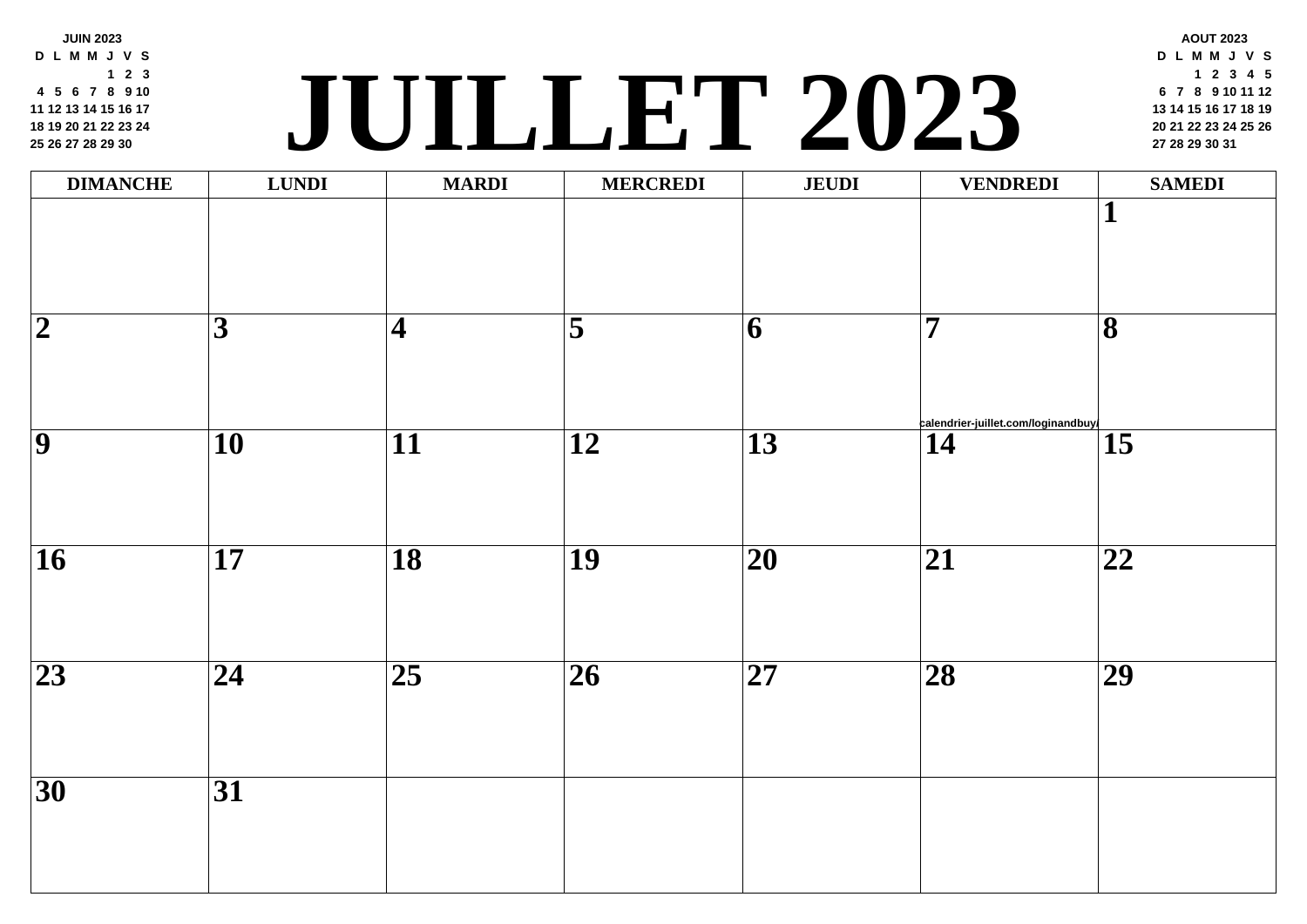| 9 10 11 12 13 14 15<br>16 17 18 19 20 21 22<br>23 24 25 26 27 28 29<br>30 31 |                         | $\overline{\phantom{a}}$         | UU.             | L ZUZJ          |                         |
|------------------------------------------------------------------------------|-------------------------|----------------------------------|-----------------|-----------------|-------------------------|
| <b>DIMANCHE</b>                                                              | <b>LUNDI</b>            | <b>MARDI</b>                     | <b>MERCREDI</b> | <b>JEUDI</b>    |                         |
|                                                                              |                         | 1                                | $\overline{2}$  | $\overline{3}$  | $\overline{\mathbf{4}}$ |
| $\vert 6 \vert$                                                              | $\overline{\mathbf{7}}$ | $\overline{\mathbf{8}}$          | $\overline{9}$  | $\overline{10}$ | 11                      |
|                                                                              |                         | calendrier-aout.com/loginandbuy/ |                 |                 |                         |
| $\overline{13}$                                                              | $\overline{14}$         | $\overline{15}$                  | 16              | $\overline{17}$ | $\overline{18}$         |
| $\overline{20}$                                                              | $\overline{21}$         | $\overline{22}$                  | $\overline{23}$ | $\overline{24}$ | $\overline{25}$         |
| $\overline{27}$                                                              | $\overline{28}$         | $\overline{29}$                  | $\overline{30}$ | $\overline{31}$ |                         |
|                                                                              |                         |                                  |                 |                 |                         |

**D L M M J V S 3 4 5 6 7 8 10 11 12 13 14 15**

**JUILLET 2023**

## **<sup>17</sup> <sup>18</sup> <sup>19</sup> <sup>20</sup> <sup>21</sup> <sup>22</sup> <sup>23</sup> [AOU](http://calendrier-aout.com/loginandbuy/)T 2023 <sup>24</sup> <sup>25</sup> <sup>26</sup> <sup>27</sup> <sup>28</sup> <sup>29</sup> <sup>30</sup>**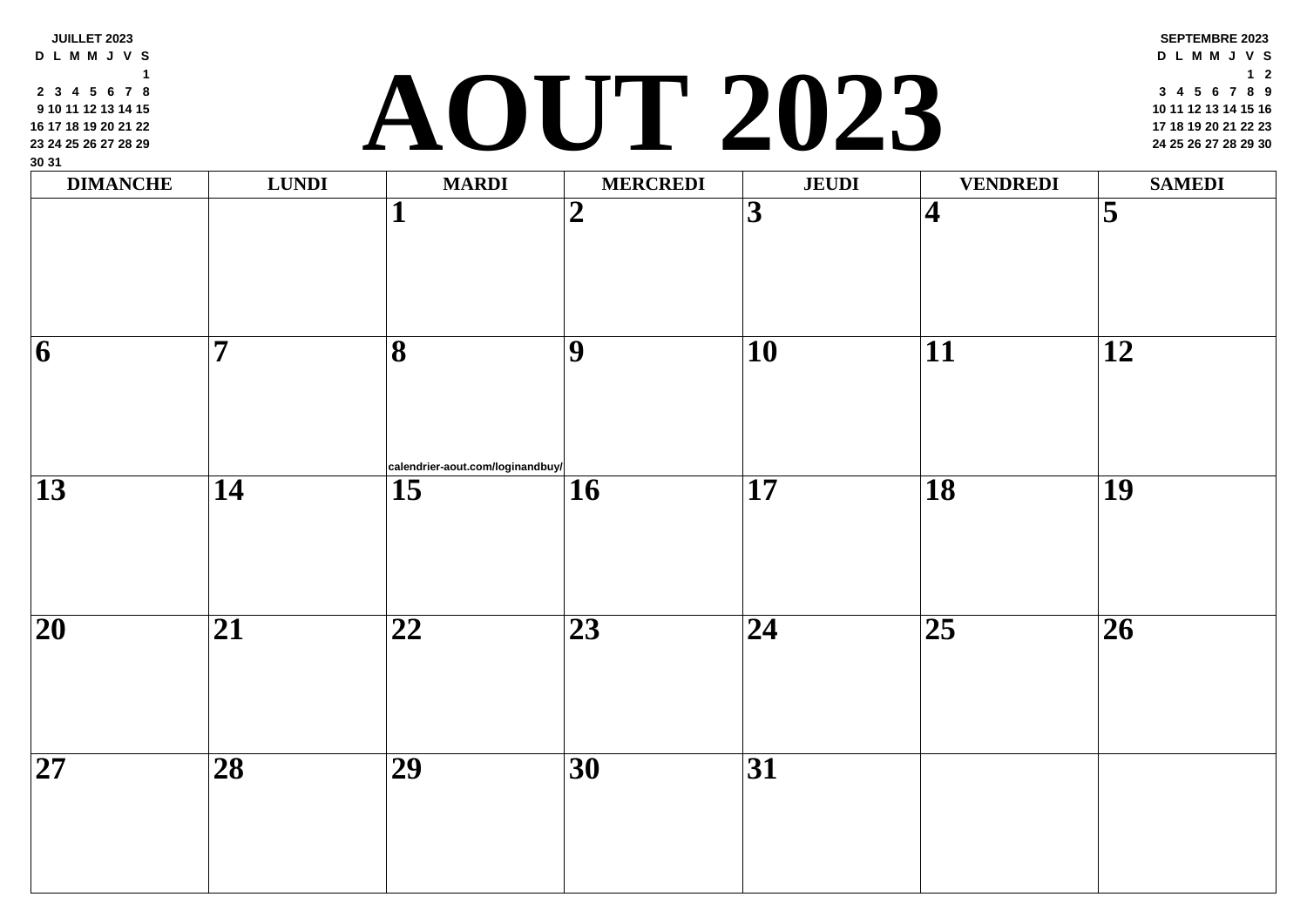| <b>DIMANCHE</b>          | <b>LUNDI</b>    | <b>MARDI</b>        | <b>MERCREDI</b>         | <b>JEUDI</b>    |                         |
|--------------------------|-----------------|---------------------|-------------------------|-----------------|-------------------------|
|                          |                 |                     |                         |                 | $\overline{\mathbf{1}}$ |
|                          |                 |                     |                         |                 |                         |
|                          |                 |                     |                         |                 |                         |
| $\overline{3}$           | $\overline{4}$  | $\overline{\bf{5}}$ | $\overline{\mathbf{6}}$ | $\overline{7}$  | $\overline{\mathbf{8}}$ |
|                          |                 |                     |                         |                 |                         |
|                          |                 |                     |                         |                 |                         |
| $\overline{\mathbf{10}}$ | $\overline{11}$ | $\overline{12}$     | $\overline{13}$         | $\overline{14}$ | $\overline{15}$         |
|                          |                 |                     |                         |                 |                         |
|                          |                 |                     |                         |                 |                         |
| $\overline{\mathbf{17}}$ | $\overline{18}$ | $\overline{19}$     | $\overline{20}$         | $\overline{21}$ | $\overline{22}$         |
|                          |                 |                     |                         |                 |                         |
|                          |                 |                     |                         |                 |                         |
| $\overline{24}$          | $\overline{25}$ | $\overline{26}$     | $\overline{27}$         | $\overline{28}$ | $\overline{29}$         |
|                          |                 |                     |                         |                 |                         |
|                          |                 |                     |                         |                 |                         |

**D L M M J V S 2 3 4 5 7 8 9 10 11 12 14 15 16 17 18 19 21 22 23 24 25 26 28 29 30 31**

#### **AOUT 2023 <sup>22</sup> <sup>23</sup> <sup>24</sup> <sup>25</sup> <sup>26</sup> <sup>27</sup> <sup>28</sup> SEPTEMBRE 202[3](http://calendrier-septembre.com/loginandbuy/) <sup>29</sup> <sup>30</sup> <sup>31</sup>**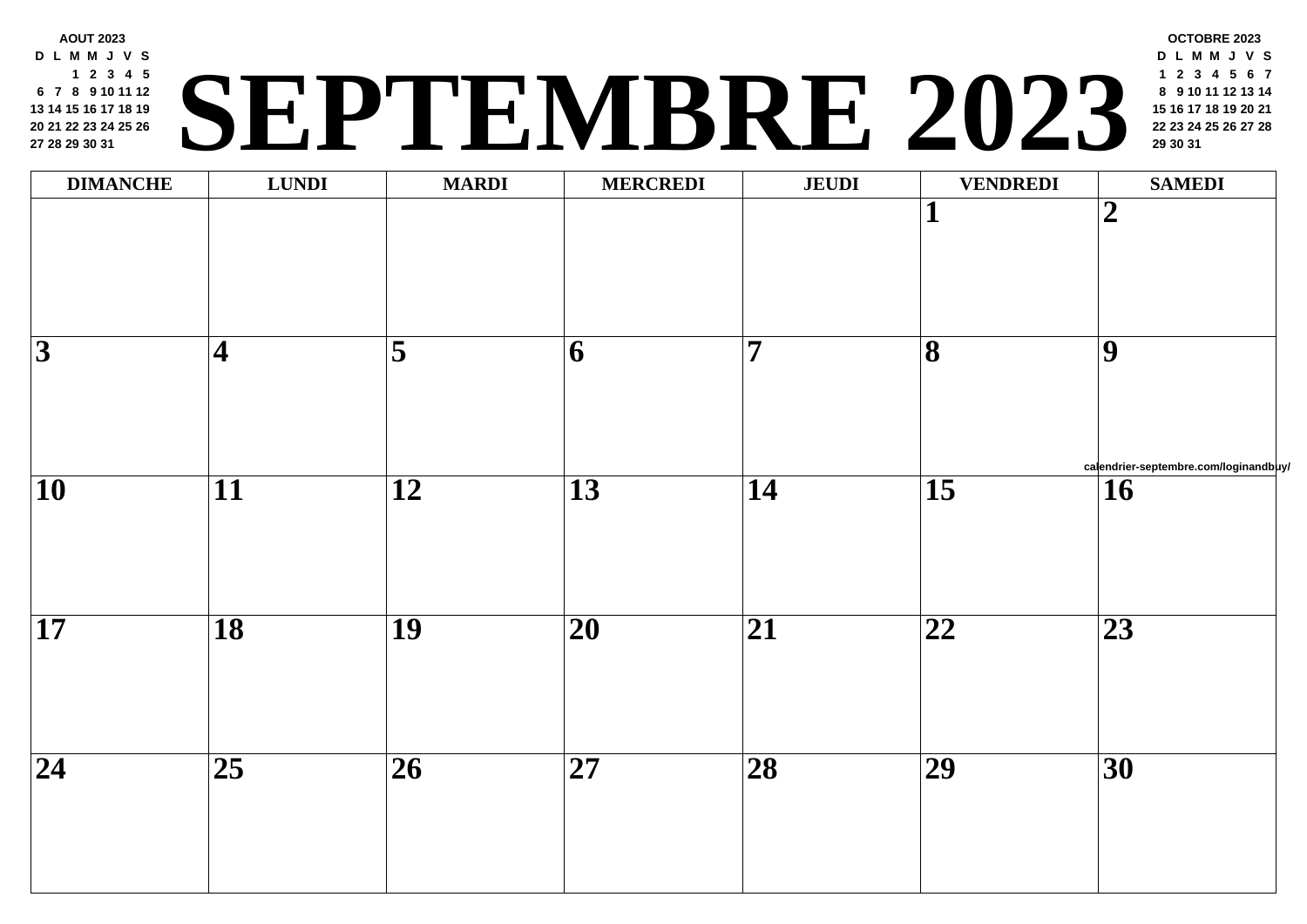| 10 11 12 13 14 15 16<br>17 18 19 20 21 22 23<br>24 25 26 27 28 29 30 |                          |                                           | CTOBKE Z                |                         |                 |
|----------------------------------------------------------------------|--------------------------|-------------------------------------------|-------------------------|-------------------------|-----------------|
| <b>DIMANCHE</b>                                                      | <b>LUNDI</b>             | <b>MARDI</b>                              | <b>MERCREDI</b>         | <b>JEUDI</b>            |                 |
| 1                                                                    | $\overline{2}$           | $\overline{\mathbf{3}}$                   | $\overline{\mathbf{4}}$ | $\overline{\mathbf{5}}$ | 6               |
| $\overline{\mathbf{8}}$                                              | $\vert \mathbf{9} \vert$ | 10                                        | 11                      | $\overline{12}$         | 13              |
| $\overline{15}$                                                      | <b>16</b>                | calendrier-octobre.com/loginandbuy/<br>17 | $\overline{18}$         | 19                      | 20              |
| $\overline{\mathbf{22}}$                                             | 23                       | 24                                        | $\overline{25}$         | 26                      | $\overline{27}$ |
| 29                                                                   | <b>30</b>                | <b>31</b>                                 |                         |                         |                 |

**SEPTEMBRE 2023 D L M M J V S**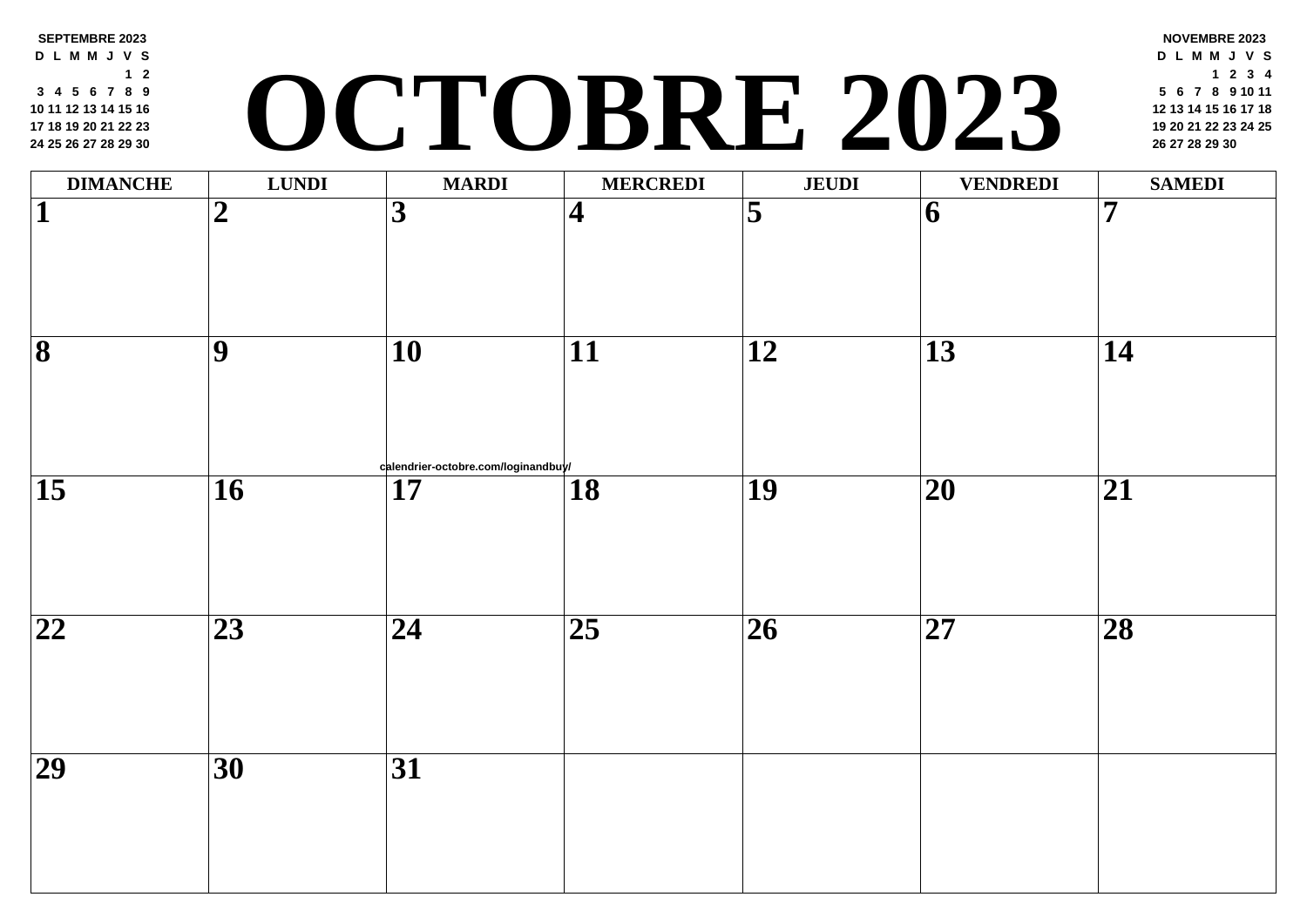|                         | <b>LUNDI</b>    | <b>MARDI</b>    | <b>MERCREDI</b><br>1 | <b>JEUDI</b><br>$\overline{2}$ | $\overline{3}$  |
|-------------------------|-----------------|-----------------|----------------------|--------------------------------|-----------------|
| $\overline{\mathbf{5}}$ | 6               | 7               | $\overline{\bf 8}$   | $\overline{9}$                 | <b>10</b>       |
| 12                      | 13              | 14              | $\overline{15}$      | 16                             | $\overline{17}$ |
| $\overline{19}$         | $\overline{20}$ | $\overline{21}$ | $\overline{22}$      | $\overline{23}$                | $\overline{24}$ |
| $\overline{26}$         | $\overline{27}$ | $\overline{28}$ | $\overline{29}$      | $\overline{30}$                |                 |

**OCTOBRE 2023 D L M M J V S 2 3 4 5 6 7 9 10 11 12 13 14 16 17 18 19 20 21 23 24 25 26 27 28**